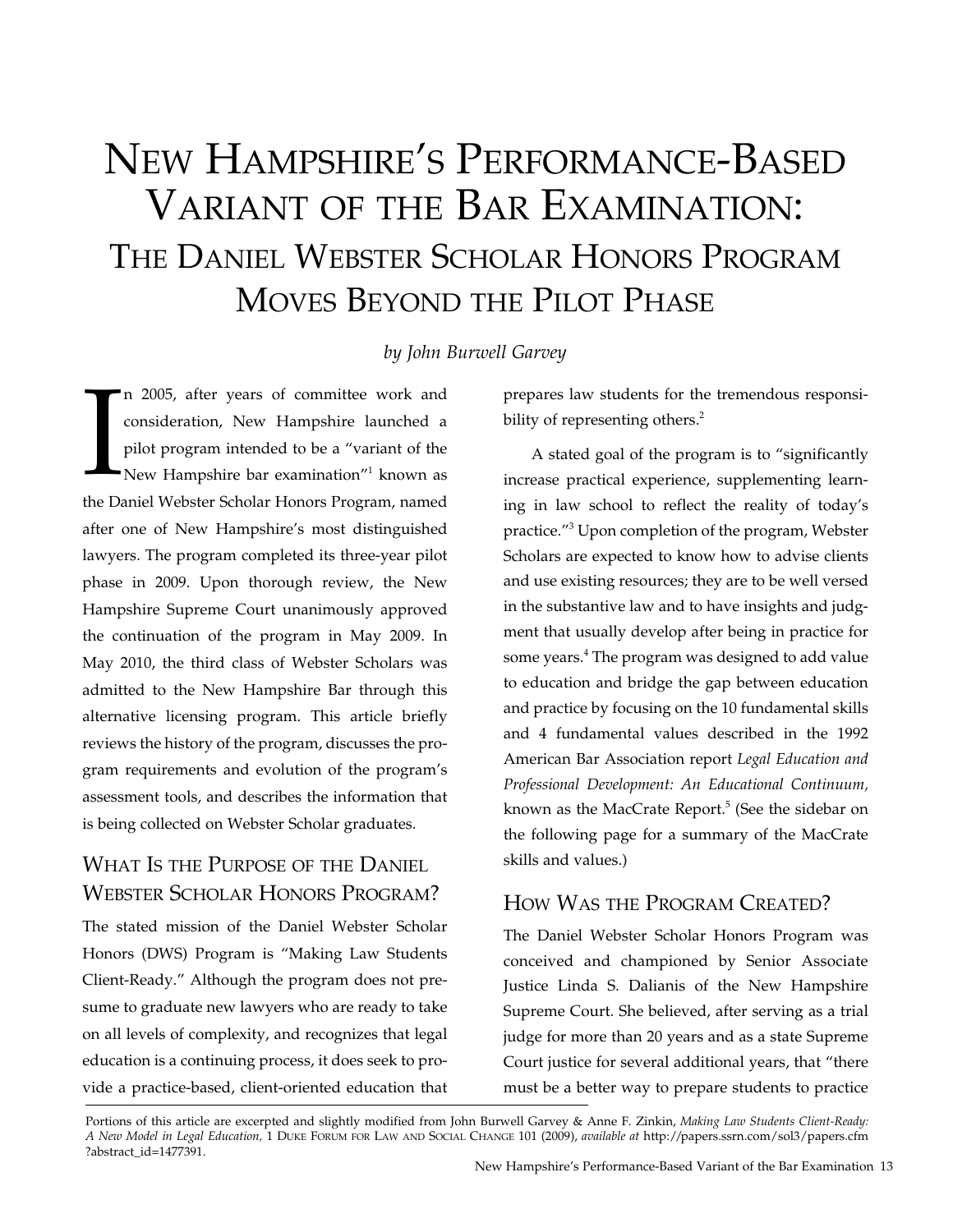### **The 10 MacCrate Skills and 4 MacCrate Values**

#### **Fundamental Lawyering Skills**

- 1. Problem solving
- 2. Legal analysis and reasoning
- 3. Legal research
- 4. Factual investigation
- 5. Communication
- 6. Counseling
- 7. Negotiation
- 8. Litigation and alternative dispute resolution
- 9. Organization and management of legal work
- 10. Recognition and resolution of ethical dilemmas

#### **Fundamental Values of the Profession**

- 1. Providing competent representation
- 2. Striving to promote justice, fairness, and morality
- 3. Striving to improve the profession
- 4. Engaging in professional self-development

*Source:* American Bar Association Section of Legal Education and Admissions to the Bar, *Legal Education and Professional Development: An Educational Continuum, Report of the Task Force on Law Schools and the Profession: Narrowing the Gap* (ABA 1992).

law."6 Justice Dalianis led an effort to improve legal education coordinated between the New Hampshire Supreme Court (which is the state's only appellate court), the New Hampshire Board of Bar Examiners, and the dean and other faculty from the state's only law school, Franklin Pierce Law Center.<sup>7</sup> Justice Dalianis created the Webster Scholar Committee to consider an alternative bar licensing program. The committee spent two years researching and brainstorming ways to implement such a program.<sup>8</sup> In addition to seeking to create an alternative to the bar exam that would actually improve the quality of new lawyers, the committee was dedicated to "incorporat[ing] the MacCrate factors at every step along the way."<sup>9</sup>

When deciding how to make the program a reality, the committee began by examining what courses Franklin Pierce Law Center offered at that time, what courses it did not yet offer, and what courses might be necessary to qualify a student to pass the bar.<sup>10</sup> Ultimately, the committee determined that it could accomplish its goals "by requiring certain courses that are already offered but have not previously been required, and by adding practice courses such as Advanced Civil Procedure/Civil Litigation Practice; Contracts and Commercial Transactions Practice (Articles 3 and 9); Criminal Law Practice; Family Law Practice; Real Estate Practice; and Wills, Trusts, and Estate Practice."<sup>11</sup> Additionally, the committee decided that these practice courses should be small, emphasize the MacCrate skills and values, and be taught in the context of real life.<sup>12</sup>

Because the program was intended to be an alternative to the bar exam, methods of assessment were a primary consideration. The committee determined that each Webster Scholar would "maintain a 'portfolio' that would contain all of the practice exercises as well as other materials, such as a video of the Scholar doing an opening statement, [leading] direct and cross examinations, conducting a mediation, or interviewing a client."13 The portfolio would be reviewed by members of the Board of Bar Examiners.

The committee decided to implement the program initially as a three-year pilot program.<sup>14</sup> In May 2005, I was named the program's first director.<sup>15</sup> As recommended by the MacCrate Report, the program is a collaborative effort, which involves the New Hampshire Supreme Court, the New Hampshire Board of Bar Examiners, the New Hampshire Bar Association, and Franklin Pierce Law Center. The program opened to students in January 2006 and graduated its first class of 13 students in May 2008.<sup>16</sup>

### What Are the Program REQUIREMENTS?

Webster Scholars participate in the DWS Program during their last two years of law school; they must meet all of the law school's requirements for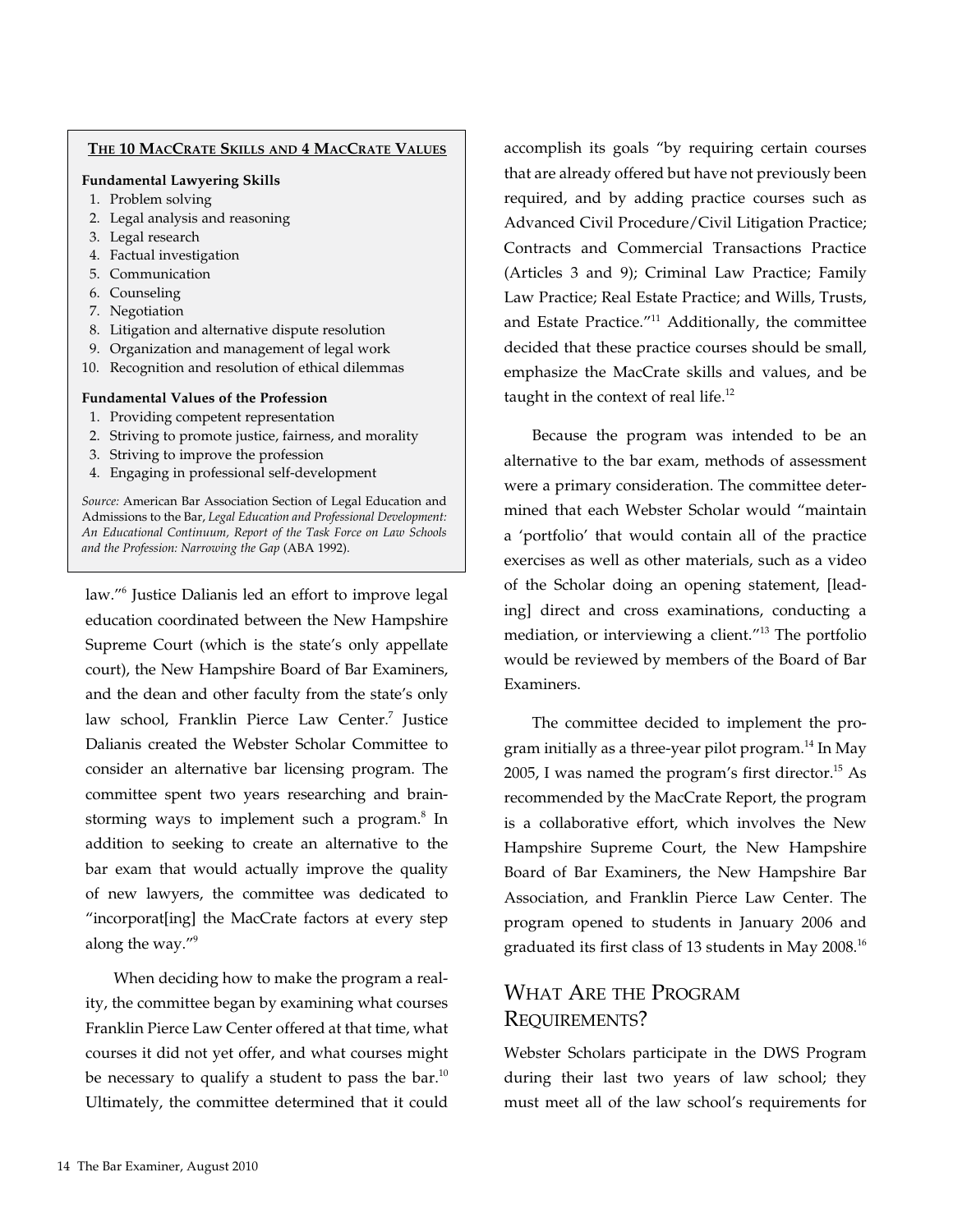graduation in addition to requirements that are specific to the DWS Program (see the Requirements and Sequencing sidebar on this page). During each semester, in addition to electives, Webster Scholars must take specifically designed DWS courses, which generally involve substantial simulation, including Pretrial Advocacy, Trial Advocacy, Negotiations, and Business Transactions. They also take a miniseries that exposes them to Client Counseling, Commercial

Paper (Articles 3 and 9), Conflict of Laws, and Family Law (including eight hours of training to be qualified as pro bono domestic violence attorneys who then volunteer<sup>17</sup> in New Hampshire's DOVE Project).<sup>18</sup>

The last semester of the program includes Advanced Problem Solving and Client Counseling, a capstone course that integrates and builds upon the skills students have already learned through the program and takes them to the next level, particularly emphasizing fact gathering (including witness interviewing), legal analysis, problem solving, and client counseling. The capstone course also introduces students to the practical aspects of law office management.

In addition to the six DWS courses, each student must take four additional courses that ordinarily would be elective: Business Associations; Evidence; Wills, Trusts, and Estates; and Personal Income Tax. Moreover, each student must have at least six credit hours of clinical

and/or externship experience, including related course work.

Students must obtain at least a 2.67 (B−) in all DWS courses and at least a 3.0 (B) cumulative overall grade point average on a 4.0 scale. Students create cumulative portfolios of their work, including performance videos; the portfolios are reviewed each semester by assigned bar examiners, and the students also meet with assigned bar examiners once a

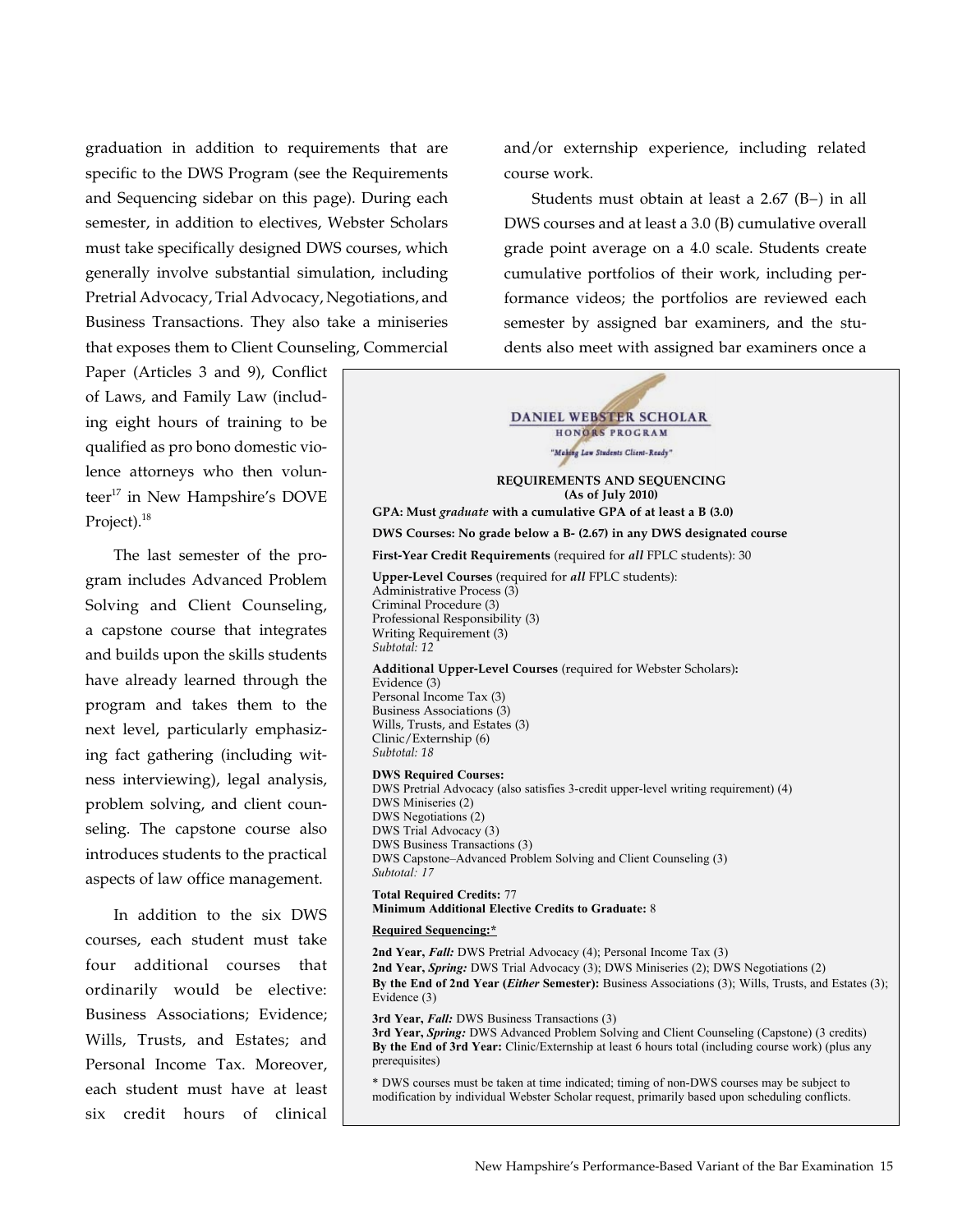year, in the spring semester, to go over the portfolios and answer any questions from the bar examiners. As discussed later, each Webster Scholar must also successfully complete a standardized client interview with a trained standardized client.

Finally, Webster Scholars must also pass the Multistate Professional Responsibility Exam (MPRE) and the character and fitness check. Students who successfully complete the two-year program are then certified by the Board of Bar Examiners as having passed the New Hampshire bar exam and are admitted to the New Hampshire Bar upon graduation.<sup>19</sup>

# How Are Students Selected for the PROGRAM?

To keep the program sufficiently small and flexible during the developmental phase, it was initially limited to 15 students per graduating class. Based upon its early success, it was expanded to 20 students per class commencing with the class of 2011. The goal is to offer the program to all qualified applicants as soon as possible, but competition is currently steep.<sup>20</sup>

Students apply to the program in March of their first year of law school and are selected in June following their first year by a committee composed of professors and graduated Webster Scholars. Selection is based upon a personal interview and holistic assessment of each applicant, which includes evaluation of academic, professional, and interpersonal skills and overall ability to succeed in the program. Because enrollment is limited, the committee identifies a balanced and diverse group from the pool of qualified applicants.<sup>21</sup>

## How Were Methods of Assessment DEVELOPED?

When the first class of Webster Scholars began the program in the fall of 2006, it was a first-time experi-



ence for everyone. From the beginning, the learning cycle for all participants has been preparation, performance, feedback, reflection, and improvement. This has been true not only for the Webster Scholars, but also for those involved in program design, implementation, and oversight. The assessment methods recommended by the Webster Scholar Committee were implemented, but all persons involved in program oversight realized that the assessment methods would need to evolve and be refined.

The program has a Supreme Court Oversight Committee, which includes Justice Linda Dalianis, Justice James Duggan, Franklin Pierce Law Center Dean John Hutson, Associate Dean Susan Richey, Board of Bar Examiners Chair Frederick Coolbroth, and the eight bar examiners who are assigned to Webster Scholars—which include two former New Hampshire Bar presidents, Justice Dalianis's permanent law clerk Anne Zinkin, and myself. The committee has met regularly since the program's inception and has made improvements and adjustments based upon the experience of each cycle. As a result, assessment methods have been subject to some evolution, and this is expected to continue as a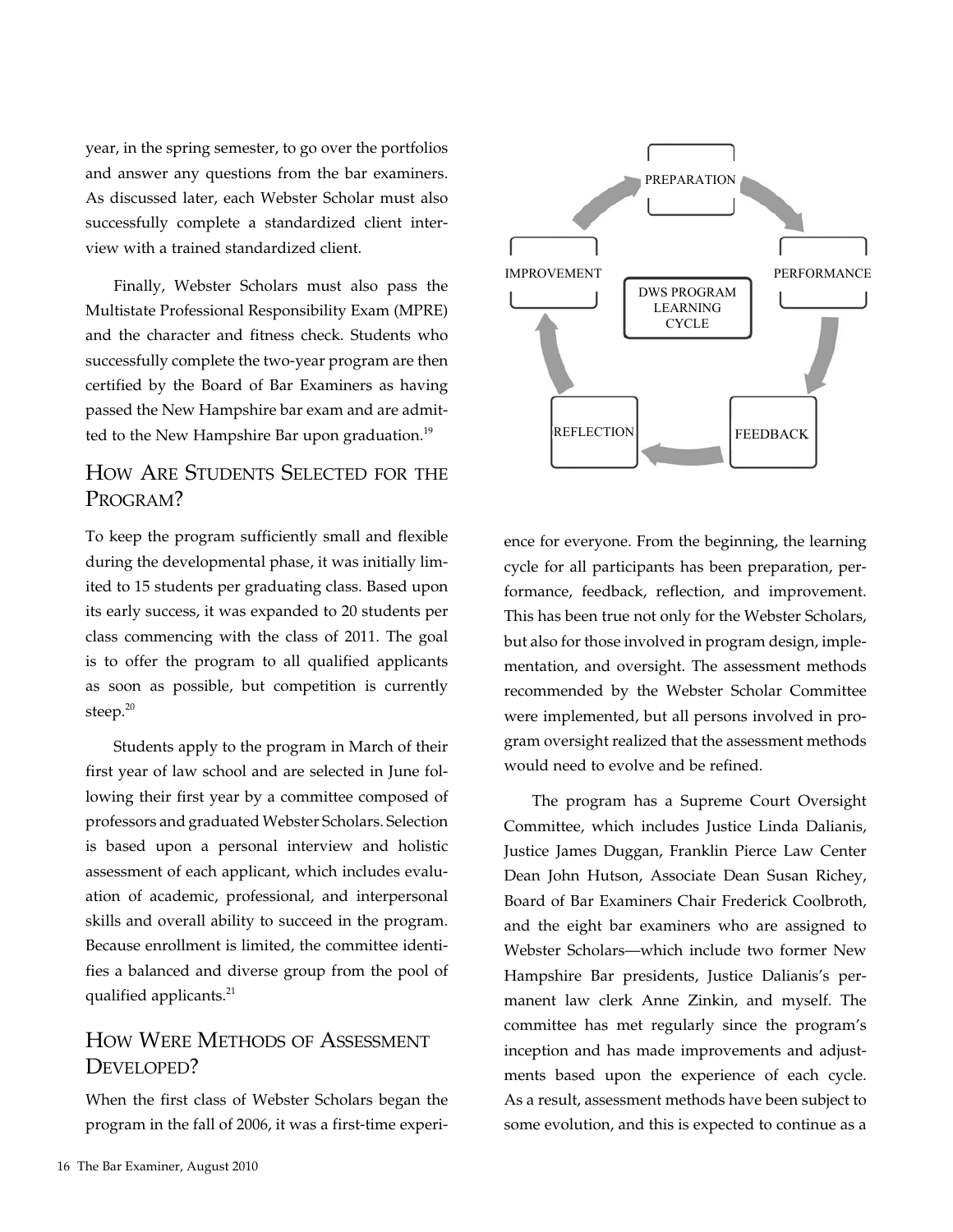natural and healthy part of the program's development. The following section describes the program as it currently exists for the entering class of 2012.

# What Assessment Methods Are Used in the Program?

Since its inception, assessment has been an integral part of the DWS Program, both as a critical aspect of the learning environment and as a means of measuring outcomes. Since the program has the dual purpose of educating students to be client-ready *and* testing their competency for actual bar admission, there is substantial formative, reflective, and summative assessment (see the sidebar on this page for an explanation of these different types of assessments). Unlike most legal education experiences and other bar examinations, the DWS Program immerses students in a loop of nearly continuous feedback. They study the basic law and then practice the skill. They receive feedback from numerous sources and reflect upon their own performance. They internalize the feedback and then perform the skill again, receiving additional feedback. The DWS courses are sequenced to be increasingly complex and to incorporate and build upon skills from the previous courses.

#### **Portfolios**

Much of each student's performance is documented in writing and/or by video, becomes part of the student's portfolio, and is provided to the bar examiners for review each semester. (By the end of this year, the portfolios will be electronic. Students will upload their papers and videos, and bar examiners will be able to view them from their own computers on a secure website at any time.) In addition to the semester portfolio review, assigned bar examiners meet yearly with each student to review and discuss the portfolio and to evaluate the student's progress.

#### **Assessment Types**

#### **Formative Assessment**

Feedback during the course or the program, which the student can process in time to apply to another attempt at the particular task. For example, in the Pretrial Advocacy simulation, the "junior associate" receives feedback from the "senior partner" on the initial evaluative memo and rewrites the memo incorporating the feedback.

#### **Reflective Assessment**

Students reflect upon their formative feedback from others and evaluate their own performance, identifying areas of strength and areas in need of improvement. Students provide a plan for overcoming the areas in need of improvement. For example, at the end of each course (and before a summative evaluation), students write a reflective paper in which they identify what they learned from the course about themselves and about their performance, including a "plan of action" for addressing perceived weaknesses.

#### **Summative Assessment**

Final evaluation of the end product of any piece of the student's work by a professor or bar examiner.

Currently, each of the eight bar examiners is assigned to no more than five Webster Scholars (there are currently 40 students in the program).

#### **Implicated MacCrate Skills**

Webster Scholars are introduced to the concept of assessment from the very beginning. As soon as they are admitted to the program, they are required to read the MacCrate Report and to become familiar with the skills and values they will need to demonstrate by the end of the program. Beginning with an all-day orientation workshop, new Webster Scholars are informed of the goals for assessment, and the various assessment methods are explained. Since Pretrial Advocacy is the first DWS course, students are provided at orientation with a form entitled Pretrial Advocacy: Implicated MacCrate Skills, the first page of which is shown at the top of page 19.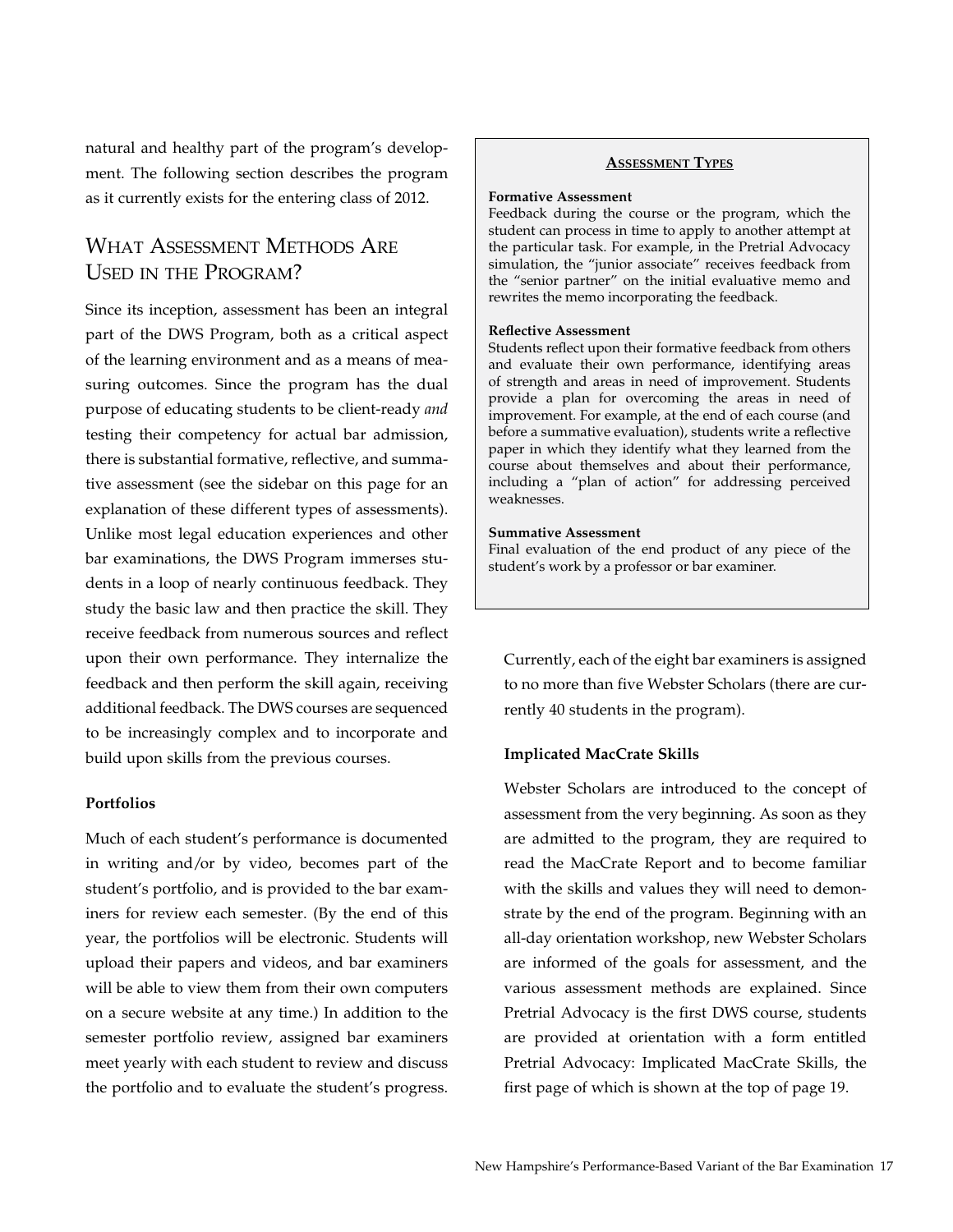The Implicated MacCrate Skills form shows the new students the various tasks they will be performing in the course, how those tasks relate to the MacCrate skills, and examples of performances indicating that the student is client-ready. In addition to the MacCrate skills, the form also uses information from a study conducted by University of California at Berkeley Professors Marjorie M. Shultz and Sheldon Zedeck in which they identify 26 factors related to effective lawyering and the behaviors associated with each factor. $22$  Along with an Implicated MacCrate Skills form for each course, there is also

a summary for the overall program that identifies the MacCrate skills and values each course is intended to teach.

Instead of grading a two-day bar exam, examiners are essentially evaluating a two-year exam.

### **MacCrate Benchmarks**

In addition to the Implicated MacCrate Skills form, Webster Scholars at the orientation are also given the Pretrial Advocacy Benchmarks (Ability-Based Outcomes) form, a portion of which is shown at the bottom of page 19. (As with the Implicated MacCrate Skills form, there are Benchmark forms for all DWS courses.) This form is intended to capture and assess in summative form those outcomes identified in the Implicated MacCrate Skills form. The student and/ or professor checks off the description that best describes the quality of the work performed.

As of the 2010 fall semester, the Benchmark form will be completed by the professor and the student immediately following each activity. (These forms will be completed online as soon as the electronic portfolios are available.) Joint completion of the form will provide feedback and reflection for the student as well as information for the bar examiner as part of the student's portfolio. Bar examiners have repeatedly reported that they gain great insight into a student's development and ability by reading the student's own reflection on and evaluation of work that is in the portfolio and available to the bar examiner for independent review. Bar examiners have also reported that they can review the portfolios over the two-year period and identify growth and increased maturity that correlate directly with the MacCrate skills and values. Instead of grading a twoday bar exam, examiners are essentially evaluating a two-year exam.<sup>23</sup>

#### **Additional Assessments**

As noted above, the cycle of assessment is continual. Each semester, the students create written materials that are reviewed first by professors and then by bar examiners. Through simulations

using trained actors, real judges, and court reporters, students also experience various events common to practice, such as taking a deposition and interviewing a client. They argue a motion for summary judgment before various judges in the judges' courtrooms, and they negotiate with each other using various fact patterns mostly involving commercial matters. They perform as lawyers in simulated civil and criminal trials.

These events are recorded and become part of the portfolio for evaluation by the bar examiners each semester. (The depositions are on video and transcript.) The students also evaluate each semester with a reflective paper, which is part of the portfolio. In addition to the benchmarks and the written feedback on the student's work, the professors provide a written summary of each student's overall performance for the course, which is also included in the portfolio. Bar examiners meet annually with each student and go over the portfolio and discuss the student's progress.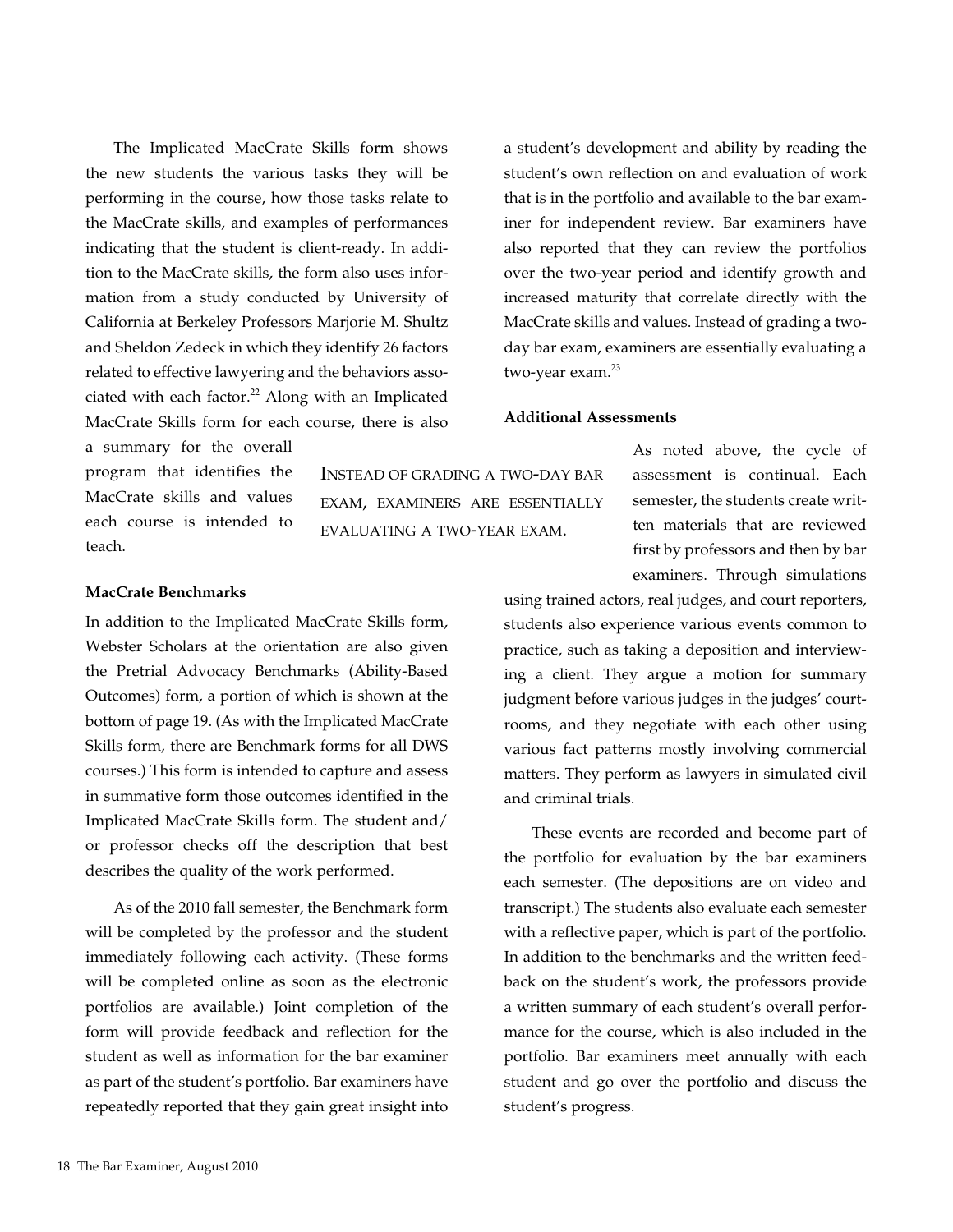| PRETRIAL ADVOCACY: IMPLICATED MACCRATE SKILLS                                                          |                                                                                                                                                                                                                                                                            |                                                                                                                                                                                                                                                                                                                                                                                                               |  |  |
|--------------------------------------------------------------------------------------------------------|----------------------------------------------------------------------------------------------------------------------------------------------------------------------------------------------------------------------------------------------------------------------------|---------------------------------------------------------------------------------------------------------------------------------------------------------------------------------------------------------------------------------------------------------------------------------------------------------------------------------------------------------------------------------------------------------------|--|--|
| Assessing Performance of Webster Scholars According to MacCrate Skills                                 |                                                                                                                                                                                                                                                                            |                                                                                                                                                                                                                                                                                                                                                                                                               |  |  |
| <b>Fundamental Lawyering Skill</b><br>(MacCrate)                                                       | <b>Examples of Performances Showing that</b><br><b>Student Is Client-Ready</b><br>(Language primarily based upon other work per-<br>formed on a grant to the principal investigators,<br>Marjorie M. Shultz and Sheldon Zedeck, from the<br>Law School Admission Council.) | <b>Project(s) Demonstrating Skill</b>                                                                                                                                                                                                                                                                                                                                                                         |  |  |
| 1. Problem Solving<br>1.1 Identifies and diagnoses legal<br>problems                                   | -Student demonstrates sufficient<br>grounding in substantive law to<br>enable him or her to recognize legal<br>issues and potential courses of action<br>-Student is able to identify potential<br>outcomes and consequences and<br>develop contingency plans to handle    | Week 1: Interview of potential client by<br>plaintiff's firm attorneys; oral report to<br>partner by defense firm attorneys                                                                                                                                                                                                                                                                                   |  |  |
| 1.2 Generates alternative solutions and<br>strategies                                                  |                                                                                                                                                                                                                                                                            | Week 2: Evaluative memo to partner by<br>plaintiff's firm attorneys; conference call<br>with HR person by defense firm attorneys                                                                                                                                                                                                                                                                              |  |  |
| 1.3 Develops a plan of action                                                                          | various possibilities                                                                                                                                                                                                                                                      | Week 3: Letter to client                                                                                                                                                                                                                                                                                                                                                                                      |  |  |
| 1.4 Implements a plan of action<br>1.5 Keeps the planning process open<br>to new information and ideas | -Student listens well and tries to<br>use the experience, knowledge, and<br>insight of others in dealing with a<br>problem                                                                                                                                                 | Week 4: Discovery plan<br>Week 5: Discovery requests<br>Week 6: Discovery responses<br>Week 7: Further discovery plans<br>Weeks 8 & 9: Depositions<br>Weeks 10 & 11: Summary judgment<br>motion drafted by defense firm attorneys<br>Week 12: Opposition to summary<br>judgment motion drafted by plaintiff's<br>firm attorneys<br>Week 13: Oral argument<br>Week 14: Post-discovery memorandum to<br>partner |  |  |
|                                                                                                        |                                                                                                                                                                                                                                                                            | Week 15: Reflective paper<br>Summative evaluation by professor                                                                                                                                                                                                                                                                                                                                                |  |  |

 $\Gamma$ 

| PRETRIAL ADVOCACY BENCHMARKS (ABILITY-BASED OUTCOMES)<br>Assessing Performance of Webster Scholars According to MacCrate Skills |                                                                                                    |                                                                                                   |                                                                                           |  |
|---------------------------------------------------------------------------------------------------------------------------------|----------------------------------------------------------------------------------------------------|---------------------------------------------------------------------------------------------------|-------------------------------------------------------------------------------------------|--|
| Nature of Task and<br><b>Performance Goal</b>                                                                                   | <b>EXCEEDS</b>                                                                                     | <b>MEETS</b>                                                                                      | <b>APPROACHES</b>                                                                         |  |
| <b>Initial Memo to Partner</b><br><b>FINAL</b>                                                                                  | —Memo includes facts and<br>law and is well-organized,<br>coherent, and concise.                   | —Memo includes facts and<br>law and is generally well-<br>organized, coherent, and                | -Memo lacks clear organiza-<br>tion, coherence, or concise-<br>ness. Supervising attorney |  |
| Review FINAL memo in<br>conjunction with initial<br>memo and comments                                                           | Supervising attorney<br>would be confident that<br>writer understood and<br>appropriately analyzed | concise. Supervising attor-<br>ney would require some<br>additional clarification or<br>analysis. | would require significant<br>additional clarification or<br>analysis.                     |  |
| <b>Individual Work</b>                                                                                                          | <i>issues.</i>                                                                                     | -Incorporates feedback                                                                            | -Fails to incorporate feed-<br>back from initial memo                                     |  |
| Goal-demonstration of<br>adequate evaluative and<br>writing skills for first-year<br>associate                                  | -Incorporates feedback<br>from initial memo and<br>improves quality.                               | from initial memo and<br>improves quality.                                                        | and improve quality.                                                                      |  |
| MacCrate 1, 2, 3, 4, 5, 6, 9                                                                                                    |                                                                                                    |                                                                                                   |                                                                                           |  |

٦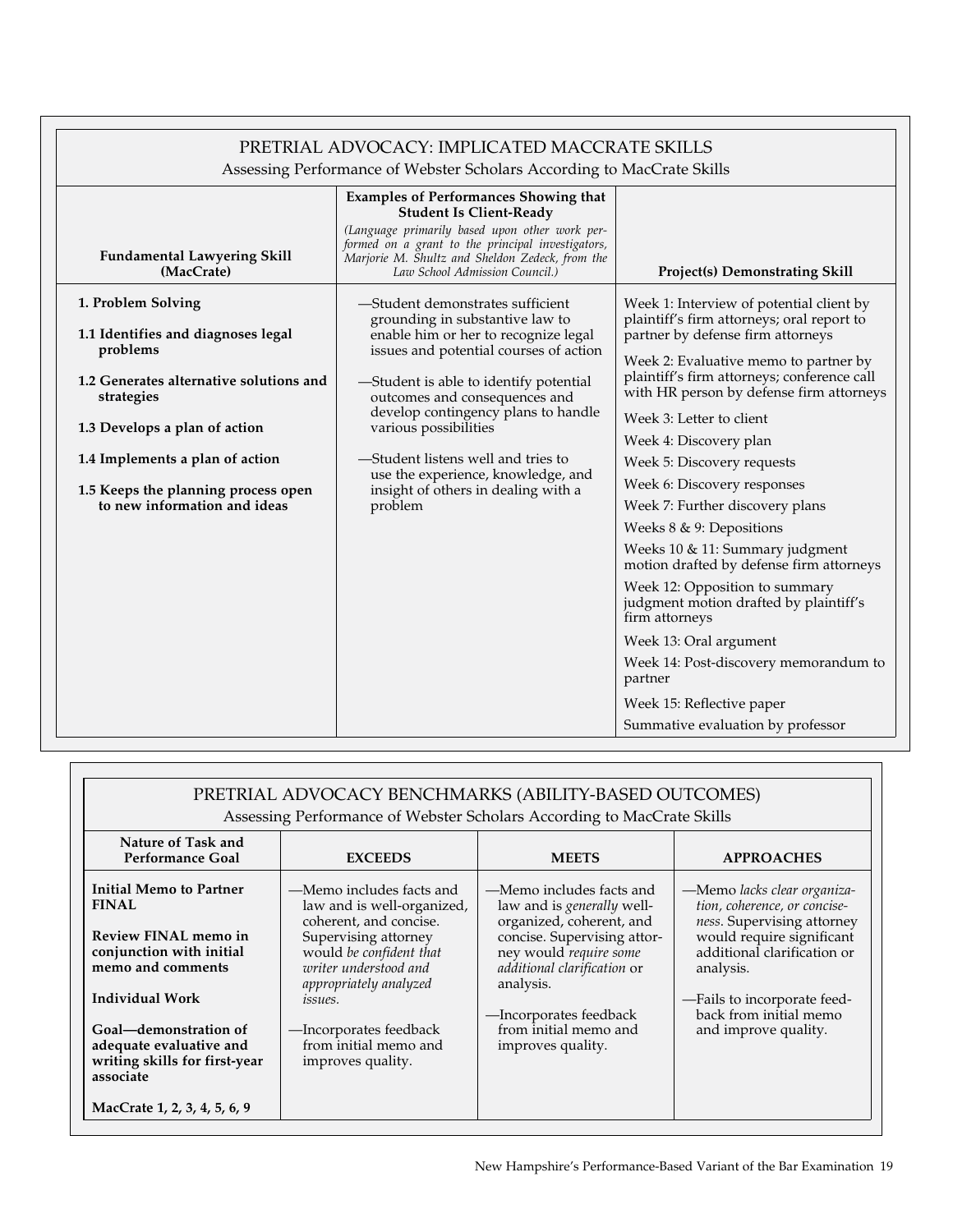### **Standardized Clients**

In the summer of 2008, the program added a new assessment component by training eight standardized clients.<sup>24</sup> Standardized clients, similar to standardized patients used in medical schools, are actors who are trained to assess a student's skill in communicating with clients according to standardized criteria.<sup>25</sup> Each actor is given a persona, using a carefully prepared simulation. Although the roles are not scripted, the actors are trained to stay in character, based upon the detailed scenarios that are provided to them. Each actor is then interviewed by a student and acts like an authentic client during the interview. The interview is videotaped. Each interview varies, depending upon how the student conducts it and what questions are asked.

Using the written standardized criteria, which evaluate eight effectiveness categories on a scale of one to five, with five being the best, each client then evaluates the student's interviewing skills. The student must obtain at least 24 points (a "three" average on the scale of one to five) in order to pass this component of the exam. In the event the student does not receive a passing score, the video is reviewed and scored by a bar examiner other than the one normally assigned to the student. If the student does not receive at least 24 points from the second bar examiner, then the student must do another standardized client interview with a different standardized client and a different fact pattern.

Standardized clients enable students to learn important client relationship skills, particularly those associated with client counseling, and allow the DWS Program to assess student performance in those skills. Professors Maharg, Barton, Cunningham, and Jones have already published their findings on the validity of this form of assessment as used at the Glasgow Graduate School of Law.<sup>26</sup> The DWS Program is carrying this work forward and expanding upon it. In the future, the number of standardized client interviews for each student will be increased.

Commencing with the class of 2011 in the spring 2011 semester, in addition to the summative standardized client assessments, each Webster Scholar will have a summative portfolio review and oral review before his or her assigned bar examiner and another bar examiner not previously assigned. The two examiners will participate at the same time.

# In What Ways Are Webster SCHOLARS BEING STUDIED?

Given the small number of Webster Scholars during the pilot phase, the current available information is anecdotal. Here are some facts currently available:

- 1. Three classes have now graduated. All three classes began with the pilot size of 15 students per class. In the first class (2008), 13 completed the program. In the classes of 2009 and 2010, 14 students completed the program in each class, making a total of 41 Webster Scholar graduates. With the expanded class size of 20, there are currently 40 students in the program.
- 2. The 27 Webster Scholars who graduated in the first two years took a total of 13 bar exams in states other than New Hampshire, including Colorado (1), Illinois (1), Massachusetts (7), New Jersey (1), New York (2), and Virginia (1). All passed. (The information is not yet available for the graduates of the class of 2010.)
- 3. For the purpose of evaluating the effectiveness of the program, all Webster Scholars give permission to Franklin Pierce Law Center for subsequent interviews of employers, partners, associates, peers, judges, colleagues, and the like. Information has not yet been systematically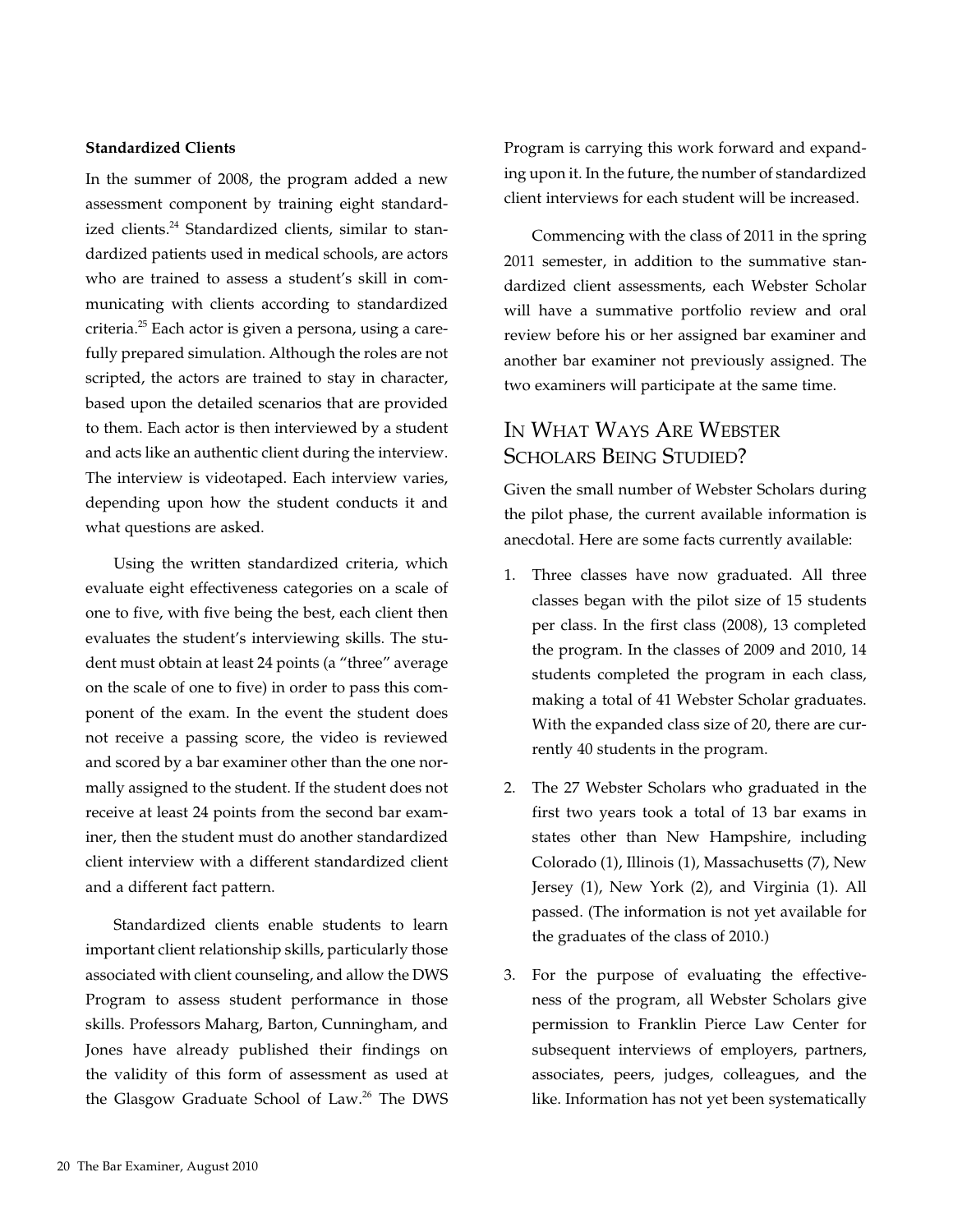obtained via interviews, but a survey is being developed. Unsolicited employer feedback and judicial feedback to date, however, has been universally positive. In fact, I now regularly get inquiries from prospective employers specifically seeking Webster Scholar graduates, and I was recently informed by a major New Hampshire firm that it had just hired its second Webster Scholar associate in large part because of its positive experience with the first.

4. With the cooperation of the New Hampshire Supreme Court, recent New Hampshire Bar admittees are performing the same standardized client interviews as Webster Scholars so that their performances can be compared. Bar admissions in New Hampshire are twice per year, and the information has been collected for one year from two groups of admittees. Results will be published when sufficient data is obtained, but early information does suggest some positive findings.<sup>27</sup>

### WHAT ARE THE COSTS OF THE PROGRAM?

The costs of the program to date have been modest. Because the program is a joint effort of the New Hampshire Supreme Court, the New Hampshire Board of Bar Examiners, and Franklin Pierce Law Center, the program has received strong volunteer support from the New Hampshire Bar, active judges, court reporters, and others. As the program director, I co-teach Pretrial Advocacy and Negotiations, teach the capstone course, and supervise the other DWS courses. The courses are taught in sections of not more than 20 students, which is typical of upper-level courses at Franklin Pierce Law Center.<sup>28</sup> Adjuncts are currently used to assist in Pretrial Advocacy and Negotiations and to teach a section of

Trial Advocacy. The adjunct expense for 2009–2010 was less than \$20,000.

The judges, clerks of court, lawyers, and court reporters have all been excited to participate as volunteers, and there are more volunteers each year than are needed. The court reporters have donated eight "real time" depositions per year, at a value of many thousands of dollars. The judges use their own courtrooms, and court personnel consistently enjoy the experience of participating in the program. Lawyers regularly volunteer whenever available. Now that there are three classes of graduates, those graduates are volunteering in large numbers; as they gain experience, they will also be available as adjuncts. The standardized clients are paid 15 dollars per hour. One of the greatest benefits to the bar has been the strong working relationship that has developed among the volunteers and their sense of involvement in and responsibility for the development of young attorneys.

Implementation on a larger scale will be more expensive and will require more faculty effort, but work on economies of scale and increased efficiency is under way, including electronic simulation software and secure online portfolios. Franklin Pierce Law Center is working with Professors Maharg, Barton, and Cunningham to apply and integrate the Simulated Learning Environment (SIMPLE) software as a platform for running and assessing simulations.<sup>29</sup> Developed by Maharg, Barton, and others, and already operating in the United Kingdom, this transactional software is a vibrant learning opportunity and can provide economies of scale for running simulations as the number of Webster Scholars increases. Franklin Pierce is also working with Christopher Conkey, a principal at FifthYear-Software, which designed Notebuuk™ online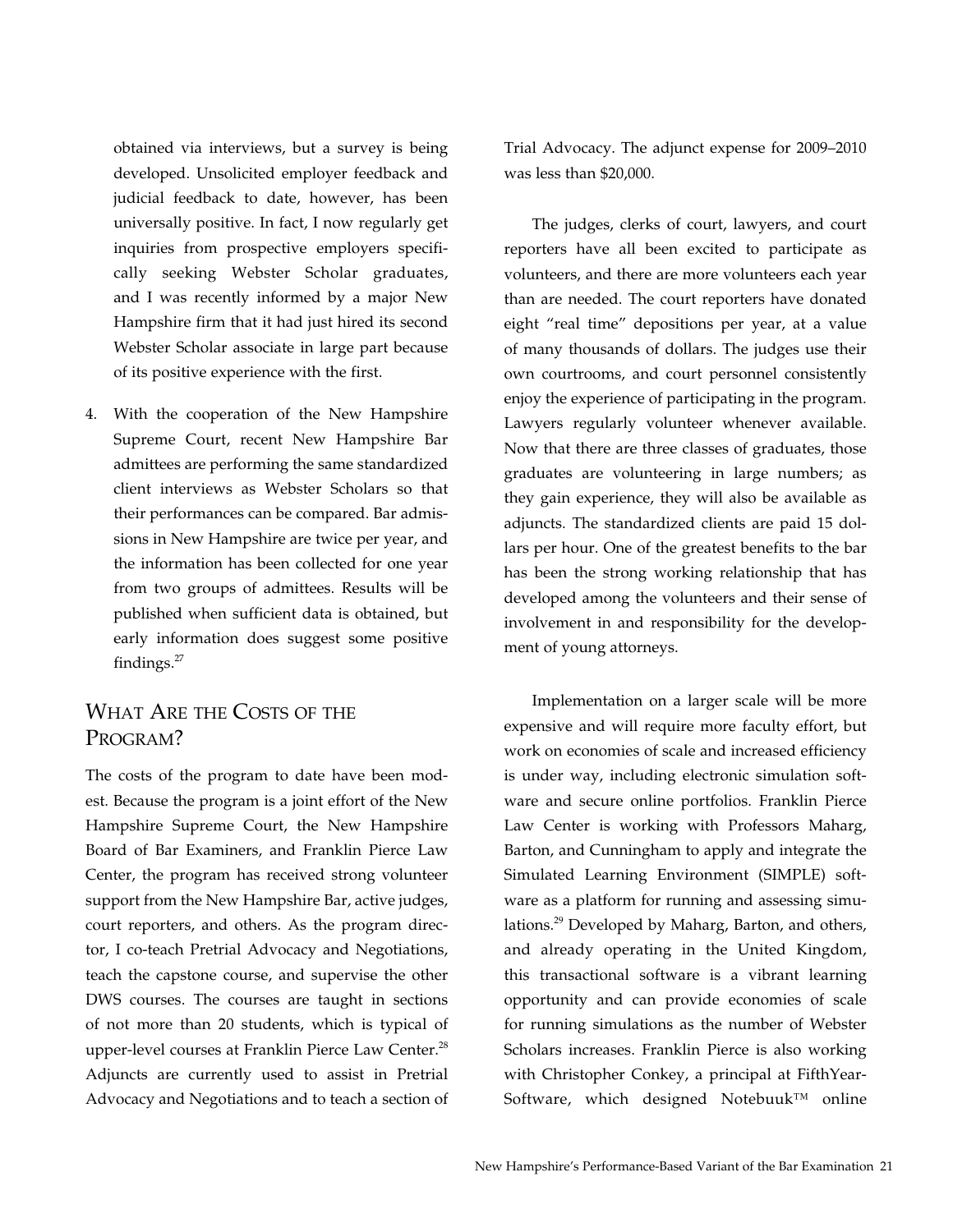academic portfolios,<sup>30</sup> to develop an electronic portfolio software that will be called Lawbuuk.

# Can the Program Be Replicated in OTHER STATES?

Each state has its own unique needs and challenges. I would not presume to answer for others the question of whether the DWS Program can be replicated in their states. But the DWS Program has been very successful in New Hampshire, and early indications suggest that it has been worth the effort.

In April 2010, Supreme Court justices, bar examiners, examination professionals, state bar leaders, and law school personnel from eight other states met for a day at Franklin Pierce Law Center; they listened to a comprehensive program description from various DWS participants, including justices, judges, lawyers, bar examiners, professors, and students. One of the presenters (by video) was Lloyd Bond, a retired Senior Scholar at the Carnegie Foundation for the Advancement of Teaching who was an author of the 2007 Carnegie Report entitled *Educating Lawyers: Preparation for the Profession of Law*. 31 Professor Bond previously taught measurement and assessment at the University of North Carolina and the University of Pittsburgh and had this to say about the DWS Program:

As many of you are no doubt aware, the Carnegie Foundation, as part of its series on education in the professions, published *Educating Lawyers* in 2007. . . . In the book we called upon law schools to rethink the way they educate aspiring lawyers. . . . We called for nothing less than a sea change in the way lawyers are prepared. More realistically, what we hoped for was to nudge legal education in the direction of preparing students to be competent lawyers rather than competent law students.

Quite independent of our book, Pierce Law has done just that, and much more. Never in our most optimistic moments did the Carnegie authors envision a school bringing . . . real stenographers, real paralegals, real lawyers, and yes, real judges into the training program. We can only hope that other state Supreme Courts will seriously consider the Webster Scholar method as an alternative approach to training and licensing.

When I studied the program in depth three or so years ago, I said that it fused instruction, assessment, and practice in such an integrated way that the three became indistinguishable. The Daniel Webster Scholar Program at Pierce Law exemplifies the sea change we had in mind.  $\ldots$ <sup>32</sup>

Franklin Pierce Law Center and the Supreme Court of New Hampshire are currently sharing information with other states that are interested in implementing similar programs, and welcome inquiries.<sup>33</sup>

### **NOTES**

- 1. N.H. Sup. Ct. R. 42(13).
- 2. For a thorough discussion of the history of legal education and the development of the DWS Program, *see* John Burwell Garvey & Anne F. Zinkin, *Making Law Students Client-Ready: A New Model in Legal Education,* 1 Duke Forum for Law and Social Change 101 (2009), *available at* http://papers.ssrn .com/sol3/papers.cfm?abstract\_id=1477391.
- 3. John D. Hutson, *Preparing Law Students to Become Better Lawyers, Quicker: Franklin Pierce's Webster Scholars Program,* 37 U. Tol. L. Rev. 103, 104–05 (Fall 2005).
- 4. *Id.*
- 5. American Bar Association Section of Legal Education and Admissions to the Bar, *Legal Education and Professional Development: An Educational Continuum, Report of the Task Force on Law Schools and the Profession: Narrowing the Gap* 106 (ABA 1992) [hereinafter MacCrate Report].
- 6. Katherine Mangan, *N.H. Allows Law Students to Demonstrate*  Court Skills in Lieu of Bar Exam, CHRON. OF HIGHER EDUCATION, Jul. 4, 2008, at 8.
- 7. Hon. Linda S. Dalianis & Sophie M. Sparrow, *New Hampshire's Performance-Based Variant of the Bar Examination: The Daniel Webster Scholar Program,* The Bar Examiner, Nov. 2005, at 23, 26 n.2.

 Franklin Pierce Law Center and the University of New Hampshire are in the process of fulfilling an affiliation agreement (likely to be effective at the time of this publication), the first step in a multi-year process toward full merger. Franklin Pierce Law Center will be named the University of New Hampshire School of Law pending approval of the affiliation by the American Bar Association and the New England Association of Schools and Colleges. The 2011 Webster Scholar graduates will graduate under the name of the UNH School of Law.